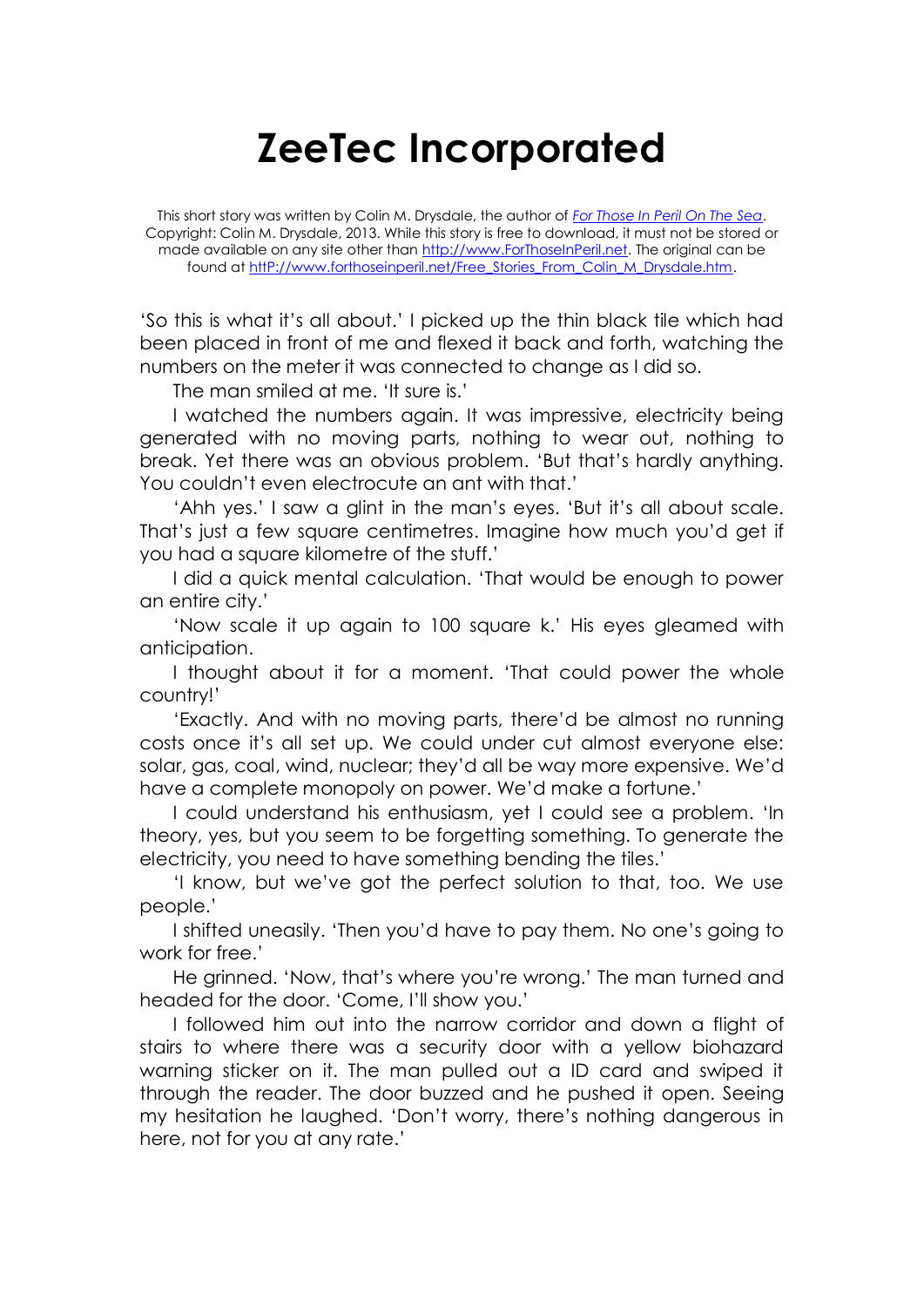Nervously I stepped inside and followed him as he set off once more until we came to a glass window set into the wall. He stopped in front of it and pointed inside. 'There. That's where we get the power. We created the technology ourselves and we own the patent. No one else can do it; just us.'

Curious, I peered into through the re-enforced glass and saw to my horror that there was an elderly man shuffling around inside. He was naked and hairless, and there was a strange green tinge to his skin. The floor was covered in the same black material I'd been shown upstairs. A digital display on the wall showed how much electricity was being generated by his movements.

I stared, aghast. 'You can't use old people like that!'

The man smiled at me. 'That's the beauty of it. He's not just old: he's dead!'

I recoiled. 'But if he's dead, how's he still moving?'

'A simple little microchip placed on the back of the neck, sending signals into his spinal column. Get it in the right place, and program it correctly, and you can get a body to do most simple tasks. There's a tiny solar panel on it which gives it all the power it needs. You need to get them fresh, of course, before rigour mortis kicks in, but after that it's pretty easy. You irradiate them to kill off all the bacteria in their body, then fill them with a special fluid which stops them rotting and which can carry oxygen to the muscles. Next, you inject this strain of algae we came up with just under their skin. It makes them look a little odd, but it lives there quite happily, generating enough oxygen and sugar from light to keep the muscles going. Humans don't really need much when all they're going to be doing is shuffling around.'

I was horrified, not just by what I was being shown, but also by the excited tone being used to describe it. 'But surely it's illegal to do that with a corpse ...'

'It used to be, then last year we got the law changed. Cost us a lot of money and favours, and it was hard to keep it quiet, but it was worth it.' He pointed through the glass. 'This is now an officially acceptable way to dispose of human remains. It's called a living burial. Sounds nice doesn't it? That's why we chose the name. It's just two words slipped in as an amendment, but it means we can do this to any body we want as long as we have the next of kin's permission.'

I frowned. 'How on earth did you get that?'

'Well, in his case, his body was donated for research, but we've got others; come I'll show you.' With that he turned and moved further down the corridor. As he walked, he carried on talking. 'Remember that other law which was changed last year? You know, the one that caused all those protests and riots, but that was passed anyway?'

I nodded. The Body Ownership Law was a simple enough piece of legislation, but it's implications were mind-bending. It's supporters claimed its intension was to provide more organs for medical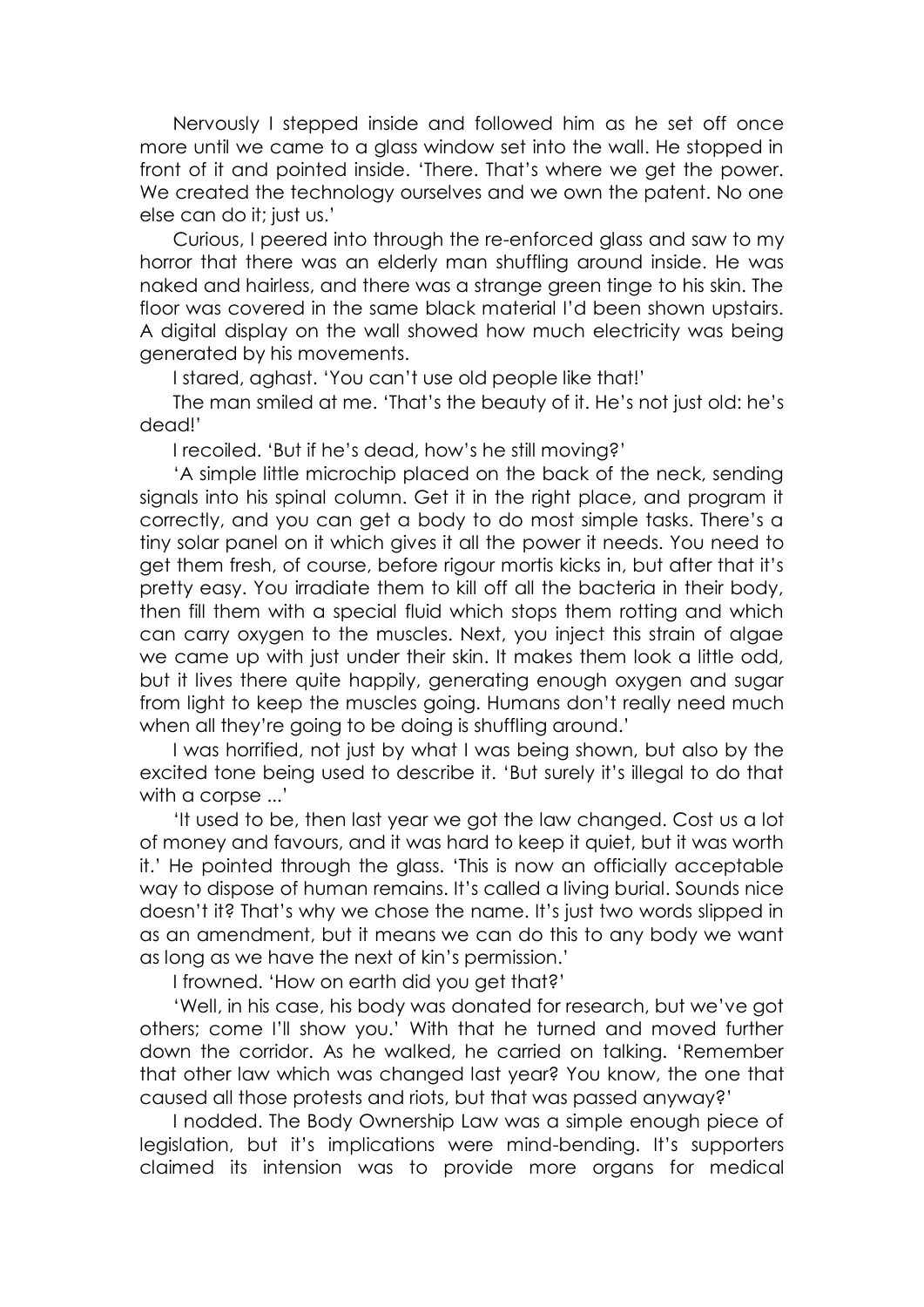transplants and research, a righteous enough aim, but it seemed overly heavy-handed. under this law, the moment you died, your body passed into state ownership. If your family had enough money, they could buy it back, but if they didn't, then the state could do anything it wanted with it. In effect, it meant that after death, only the rich now had the right to their own bodies; for the poor it was the final degradation after a lifetime of poverty.

'You see, we were behind that, too. We've got the contract for disposing of the bodies the government doesn't, and that's most of them. At the moment, we're still cremating them and sending the ashes back to the families, but as we get the facilities built, ones like this one, we're shifting over to living burials.'

He paused to swipe his card through another security door before opening it and stepping through. 'Here, you can see for yourself.'

I followed him and gasped. I was standing on a metal gantry that lined the walls of a room which was about half the size of a football pitch. Bright lights shone down onto a sea of naked humans, each with the same strange green hue as the old man I'd seen minutes before. I could only see the small chips sticking from the necks of the nearest ones, but I presumed they'd all been fitted with them because there was a constant milling as they shuffled around, bumping into each other and off the walls.

I ran my eyes over them: Men and women, young and old, black, white, Asian. All naked, their hair removed, their skin green by the algae they'd been injected with. Each had a bar code stamped across its back. The man explained its purpose. 'Just in case we ever needed to identify a specific individual. You know, sometimes a rich person's body ends up here by accident, sometimes it takes a family a while to get enough money together to buy a loved one's body back. We need to be able to return them if that happens. After all, you wouldn't want a relative to end up here if they didn't have to, would you?.'

I looked back at the milling people. Some were so fresh, they looked like they could be sleep-walking, but others had clearly been in the room for a long time. These were the ones with missing fingers, or even arms, snapped off when they collided with the walls or each other. Some had other wounds, too, and these oozed the thick blue liquid which had been used to replace their blood. A few had ragged and roughly sewn up incisions where organs had been removed before the bodies had been sent here for disposal, but all had the same dead, lifeless eyes and slowly nodding head, set in motion as their bodies lurched around aimlessly.

They were so densely packed that I could only catch the occasional glimpse of the black tiles, just like the one I'd held in my hands, which lined the floor and the lowest five feet of the walls. High above them, a large display showed exactly how much electricity was being generated by these re-animated corpses and it was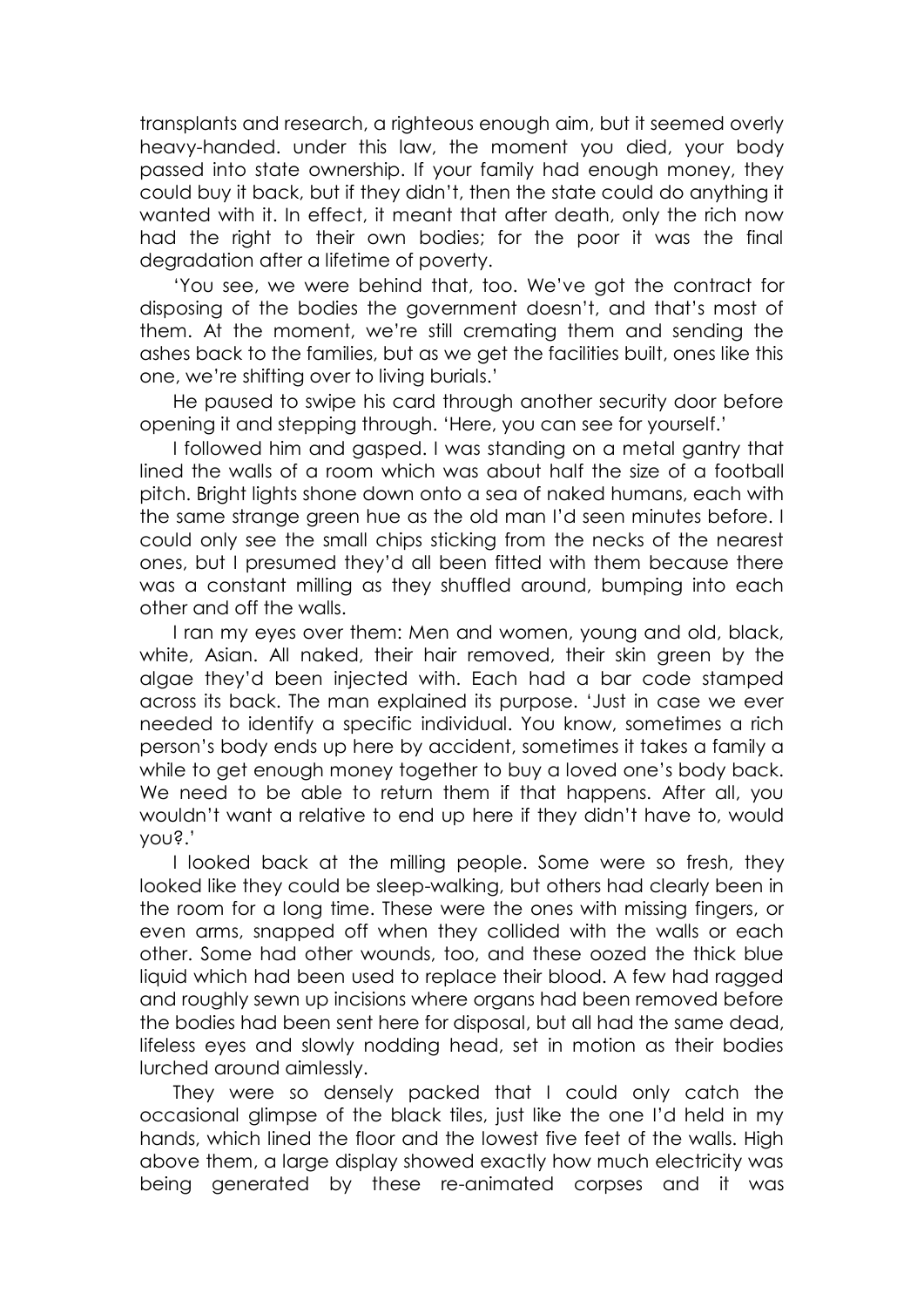phenomenal. My companion saw me looking at the meter. 'It's enough to power this entire neighbourhood!' There was excitement in his voice. 'This is our new vision for cemeteries for the 21st Century. Up above, we have a nice green area, with a few trees and plaques and things like that for the relatives to visit, but they won't know that below, we have rooms like this, hundreds of them, all generating electricity which we can then sell cheaper than anyone else and still have massive profit margins. And there's no carbon dioxide produced, that means we can say it's green so our customers get a happy feeling from thinking their doing something good for the world.

'Once we get a room like this up and running, there's almost no ongoing costs since we generate vastly more electricity than is needed to power the lights. We need to change the occasional bulb and of course they,' he waved his arm in the general direction of the mass of people shuffling below us, 'wear out eventually, but it's easy enough to throw in some more to replace them. We don't even need to remove the old ones because … well look.' He pointed to where the badlydamaged corpse a teenage boy shuffled unsteadily as it was jostled by those surrounding it. After one collision too many, he fell, but none of those around him noticed; they just kept on shuffling, buffeting his body within their feet. Within minutes, the teenager's head had become detached from the body and was being kicked around the room by the others as if they were playing a grotesque game of football. I looked back at the body: it was quickly being broken apart by the constant movement all around it. 'That's the beauty of the system, no matter what, they just keep on going until they fall apart, and that can take years. The whole floors on a slight slope and we can flush it out whenever it looks like things down there are getting a bit choked up with broken parts. Each time we do that, we strain out the chips so we can re-use them and all the rest is ground up and used as fertiliser in the gardens up on the surface.

'Now we've proved the technology, and we've got all the laws we need in place and all the government contracts to supply the bodies, we're ready to go nationwide.' He turned to me. 'That's where you come in. We're offering a small number of hand-picked investors the chance to get in on the ground floor, and that's why we invited you here for this exclusive behind the scenes tour. We want to offer you the opportunity to invest.'

I stared out at the horrific vision for the future which ZeeTech Incorporated were trying to sell. A vision where only the rich were allowed to rest in peace after they died. The rest would be forced to work on, continuing to line the pockets of people who already had too much money while getting nothing in return. It was a modern form of slavery. but yet it wasn't illegal because the dead have no rights. It was all being carried out behind the scenes: all the public would ever see would be the well-maintained and landscaped grounds above, they'd never be allowed in here; they'd never get to see how the bodies of